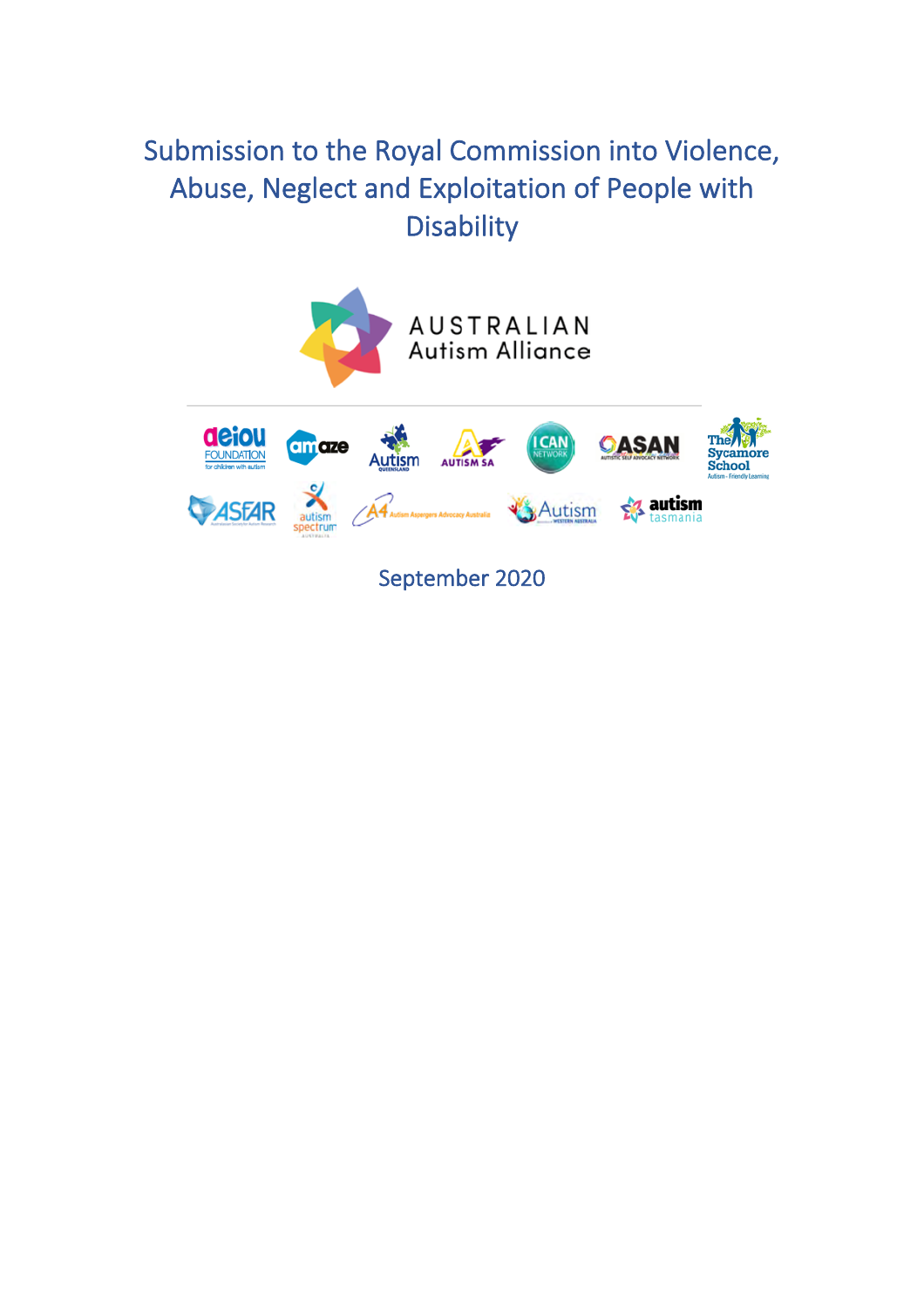## The Australian Autism Alliance - 'One Strong Voice for Autism'

The Australian Autism Alliance (the Alliance) was established in 2016 to create 'one strong voice for autism.' Our purpose is to improve the life chances of autistic people and to facilitate collaboration within the autism community.

The Alliance is a national network of 12 diverse autism organisations and brings together autistic led organisations, research bodies, advocacy groups and service providers.



## Recent work of the Alliance includes:

- creation of a Federal Election Manifesto in 2019
- advocating for establishment of the Disability Royal Commission
- commissioning the largest and most comprehensive community consultation survey of autistic people and their families and carers in Australia to inform the Senate Inquiry into Autism. The survey was conducted by the Australian Catholic University under the direction of Professor Sandra Jones, an autistic academic, with a panel of autistic people. Survey questions were mapped against the Inquiry's Terms of Reference. Over 3,800 responses were received.

## **The Australian Autism Alliance has substantial national reach**

- Reaches over 170,000 people through our communication channels
- Employs over 3,000 staff
- Employs, or provide pathways to employment, for over 350 autistic adults
- Contributes to the Australian economy by generating and delivering an estimated \$200m of supports and services
- Builds capacity of the broader community through training and advisory services for over 60,000 people per year
- Covers nearly all of Australia
- Has significant national and international linkages for advocacy, research and service delivery
- Provides direct support to over 30,000 autistic people across the lifespan from early childhood to adulthood
- Operates 230 service outlets across Australia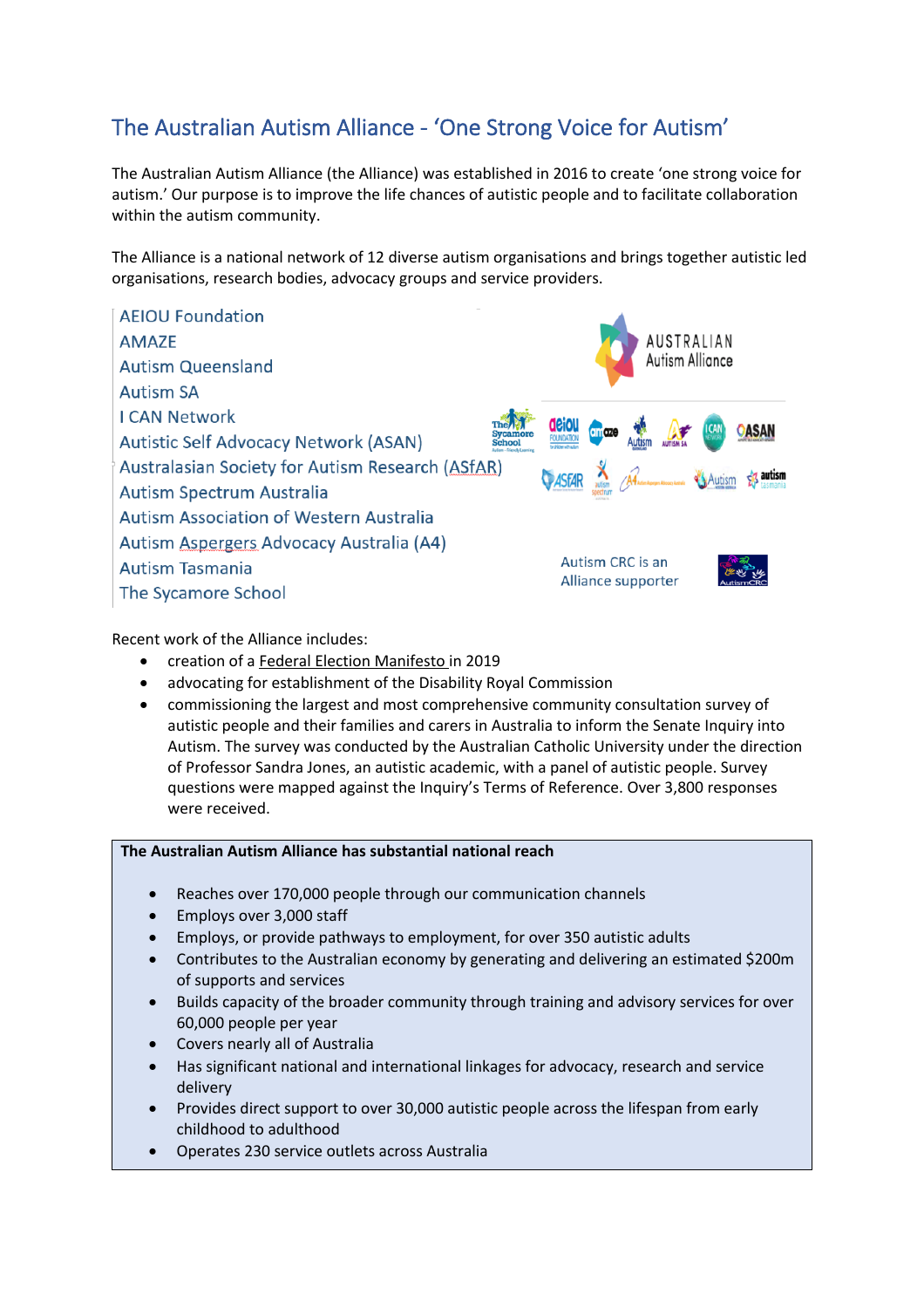## Introduction

This submission to the Royal Commission into Violence, Abuse, Neglect and Exploitation of People with Disability presents the views of the Australian Autism Alliance and their partners, stakeholders and communities.

It is drawn from the formal submission that the Alliance made to the Senate Select Committee on Autism, and presents an outline of the Alliance's views on how autistic people fare in the education system and in employment, and offers considered structural reform recommendations that the Royal Commission might consider in its deliberations.

## Education is key to life chances

## Autistic students are not faring well in education and training

Autistic students are faring worse than most other cohorts across the education spectrum – from early learning, through schools, and into further and higher education.

- **Barriers to education can mean many autistic people leave school very early**: Around onethird of autistic students only achieve Year 10 or below (compared with 17% of students without disability). These very early school leavers are at high risk of a lifetime of disadvantage.
- **Autistic people are under-represented in Vocation Education & Training** Just 17.9% of autistic people have a Certificate III; diploma or advanced diploma as their highest qualification, compared with 29.4% of all people with disability.
- **University completions are very low:** Autistic people are half as likely to get a bachelor degree or higher (8.1%) as all people with disability (16.1%). People with disability are four times more likely to attain a university qualification.

A recent Australian study found that autistic school leavers are less likely to be employed, more likely to attend technical and further education (TAFE) than university, more likely to enrol in higher education on a part-time basis and less likely to be engaged in both higher education and employment, than their non-autistic peers.<sup>1</sup>

## There are significant barriers to successful engagement with education and training

Learning environments can be very challenging for autistic students. Barriers include communication, social interaction, unique learning styles and an environment and system that is not designed with autistic students in mind. Often individual needs are not met and individual strengths are not recognised or harnessed for learning. Key issues reported in research and in our survey include:

<sup>1</sup> Flower, RL. Et al., 2020. Brief Report: *What Happens After School? Exploring Post*-*school Outcomes for a Group of Autistic and Non*-*autistic Australian Youth Journal of Autism and Developmental Disorders.* Available at: https://link.springer.com/article/10.1007%2Fs10803-020-04600-6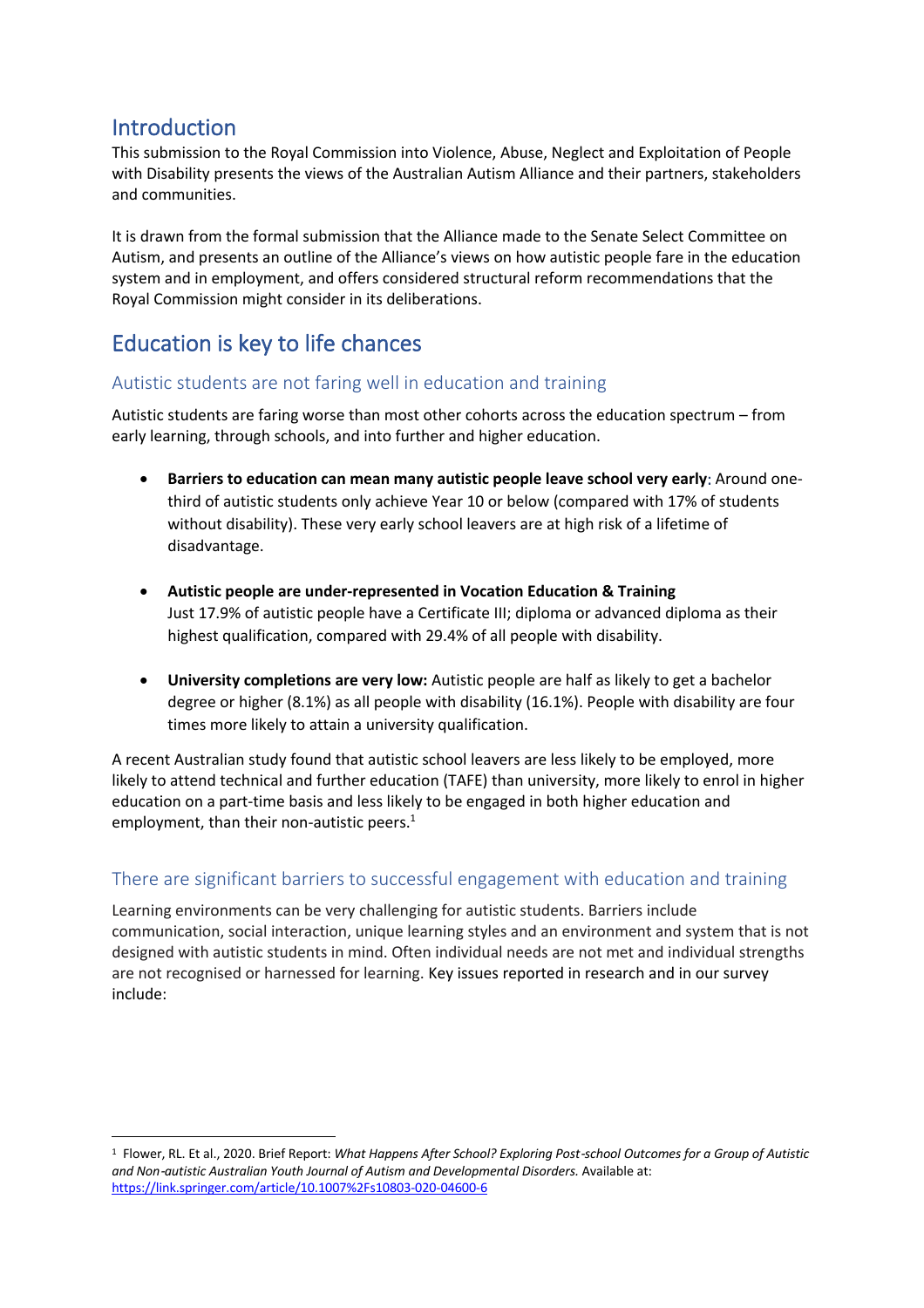## A culture of low expectations and damaging assumptions of low capability

Autistic students face an increased risk of under-performing academically relative to their level of intelligence.<sup>2</sup> They well and truly face the "soft bigotry of low expectations".

*"Never felt supported at high school and career advisor suggested he should find a trade. It was made clear to the school he hoped to achieve an athletic scholarship to a US college which has subject requirements for eligibility, however the school would not allow him to do some of the required subjects as they did not have the ability to support him, making the process a lot more challenging. All students should have access to support needed at school to help them achieve the outcomes they hope to achieve."*

## Low understanding of autism among educators and trainers

Concerns about the understanding and knowledge of autism among educators and trainers mirrors that found in other key parts of the mainstream service system. The need to upskill education staff in supporting autistic students is uncontroverted. Teacher knowledge about autism in mainstream schools is limited: teachers report being unsure how to best support autistic students.<sup>3</sup>

Respondents to our survey repeatedly identified a lack of capability in these settings.

*"As a teacher, I do not think that enough training is provided to mainstream teachers and support staff to understand autism well enough. I taught in mainstream schools, but now in a special school, and I know that mainstream schools are nowhere near well enough equipped with the knowledge, strategies or resources to successful integrate children with more complex autism."*

*"Maybe neurodiversity modules and units could be introduced into training, and as required qualifications to be able to teach or be in charge of the structure of a school, in the same way OHS learning is required"*

There are range of initiatives aimed at addressing these gaps in knowledge and understanding, most notably the federally funded Positive Partnerships Program which focuses on home-school partnerships in supporting autistic students, including for CALD and First Nations families. However, this has limited reach and high demand means sessions are often over-subscribed. The Program has undergone external evaluations, all of which have recommended that it be extended. Program funding lapses at the end of 2020, which further compounds the challenges of bridging the gap between home and school settings. The on-line platform InclusionED*<sup>4</sup>* also exists.

At a state level, Queensland's Autism Hub (profiled below) is a stand out example that has the potential to be further strengthened and replicated around the nation to build system capability.

<sup>3</sup> Saggers, B. et al., 2018. *Australian Autism Educational Needs Analysis – What are the needs of schools, parents and students on the autism spectrum? Final Report,* Autism CRC. Available at: https://www.autismcrc.com.au/sites/default/files/inline-files/Educational%20Needs%20Analysis%20-

%20Final%20report%20Version%202.pdf

<sup>2</sup> Ashburner, J. et al., 2010. *Surviving in the mainstream: Capacity of children with Autism Spectrum Disorders to perform academically and regulate their emotions and behaviour at school.* Available at: https://www.sciencedirect.com/science/article/abs/pii/S1750946709000798?via%3Dihub

<sup>4</sup> *InclusionED* is an online resource and national community of practice providing evidence-based and researchinformed teaching practices and resources for educators to employ in supporting students with diverse learning needs and styles in inclusive mainstream schools. It is based on principles of Universal Design for Learning and was developed from Autism CRCs School Years Program. Available at: www.inclusioned.edu.au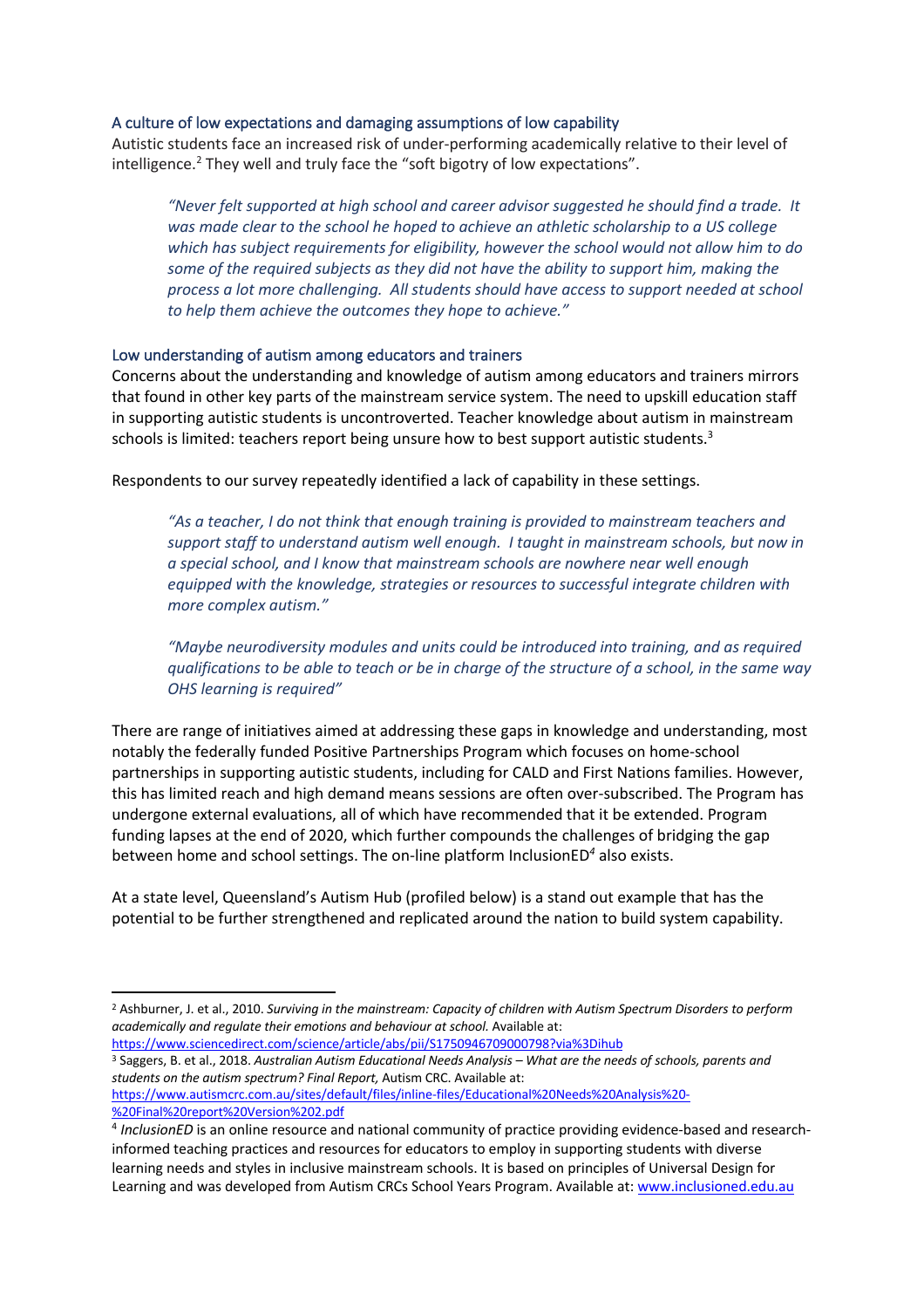#### Queensland's Autism Hub – providing dedicated support for the education sector

Introduced as part of the Queensland Department of Education's 'Advancing education, an action plan for education in Queensland', the Autism Hub is designed to build the capacity of school leaders, teachers and parents, and support the inclusion of autistic students.

Autism coaches are located in 7 regions across Queensland. They provide schools with advice on how to best support autistic students in an inclusive environment, and improve their educational outcomes. A website provides autism specific resources including the Queensland School Autism Reflection Tool (QsArt) which is designed to enable school leaders to consider and implement school improvement processes for autistic students.

The Hub is guided by input from the Autism Hub Advisory Group. Further information is available at https://ahrc.eq.edu.au/

TAFE hosts large numbers of autistic students and is well placed to provide a gateway to employment, yet has no systemic approach to supporting autistic learners. This must be addressed.

### Low rates of adjustments and modifications made for autistic students

Less than half of parents with schools aged children responding to our survey reported that adjustments made at school were mostly or completely adequate (42.2%). Just over a third (38.7%); indicated that adjustments were partly or not at all adequate. The most common school adjustments reported were learning related including having a key point of contact at the school to discuss their child's needs and progress; modifications to curriculum, assessment and exam conditions; and access to an education aide.

Of those who disclosed their diagnosis to further and higher education institutions, about half of the autistic adults (48.2%) and 22% of parents/carers reporting on behalf of an autistic person indicated that *no adjustments* were made by the institution.

*"It's been horrible, I don't feel like I am listened to at all in the [student] support services, and the teaching has been so inconsistent. Half the lecturers straight up refuse to record lectures, disability service did not advocate for my need despite having an auditory processing disorder, they just said that was it and they can't change it. It has taken me 8 years to get to do my last semester of my degree. The whole experience has been depressing."*

For those who received adjustments, the most common were modified assessment/exam procedures, provision of a disability support person, a quiet room/area, and establishing a process by which they can leave the classroom without explanation if they need to take a break.

### Lack of positive support for social and emotional wellbeing

Our survey revealed an absence of support for the social and emotional wellbeing of autistic students.

Autistic students are significantly more likely than their non-autistic peers to be targets of bullying<sup>5</sup>, and suffer depression and anxiety.<sup>6</sup>

<sup>5</sup> Van Roekel, E. et al., 2010. *Bullying among Adolescents with Autism Spectrum Disorders: Prevalence and Perception.* Available at: https://www.ncbi.nlm.nih.gov/pmc/articles/PMC2809311/

<sup>6</sup> Kim, J. A. et al., 2000. *The prevalence of anxiety and mood problems among children with autism and Asperger Syndrome*. Available at: https://journals.sagepub.com/doi/10.1177/1362361300004002002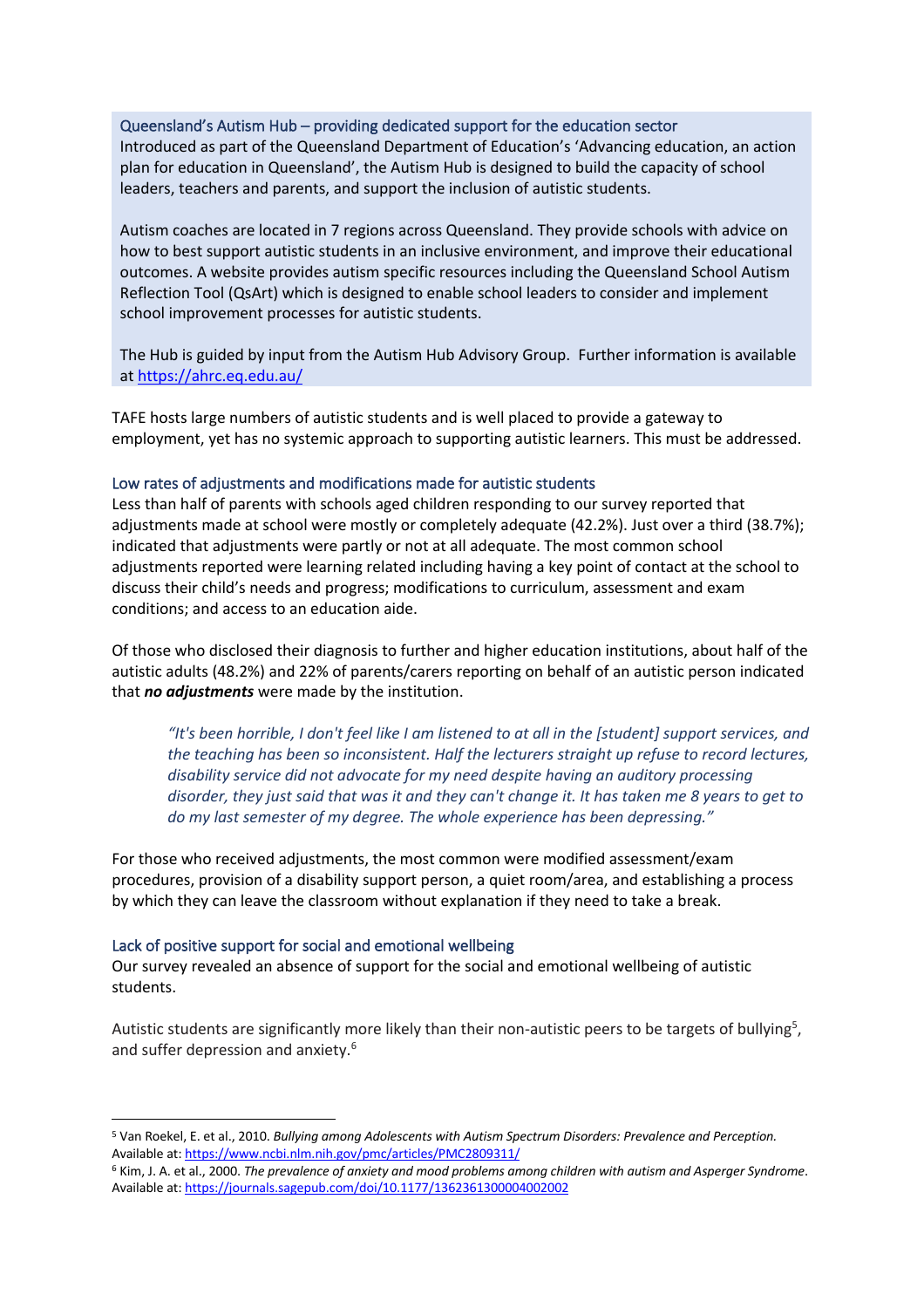*"His life at university has been impacted by his refusal to tell the university that he is autistic, he feels that it would single him out and expose him to the same bullying he experienced at high school."*

*"Had to be home schooled for high school due to bullying. No educational support provided as my mother had to do this all on her own."*

High rates of suspensions and exclusions for autistic students<sup>7</sup> and the use of restrictive practices remain a live issue (as highlighted by the Disability Royal Commission). There is no agreed and consistent approach to positive behaviour management across education and learning settings, which further disenfranchises autistic learners.

## Transition support is critical

Many autistic children are starting school without an individualised learning plan – meaning schools are not ready to receive them and make the adjustments needed to get off to a good start.

Lack of support in making the transition from secondary school to further study and employment is a common experience for autistic students. A small percentage of autistic adults (11.1%) and a quarter of parents/carers (24.2%) responding to our survey indicated that an "ok or good level of support" was provided to assist the transition from secondary school to further study. More than half (62.9%), and almost half (41.8%), respectively, indicated that no support was provided. A number of other studies reveal consistent findings. 8

Autistic school students rarely participate in work experience, which severely impacts on opportunities for vocational exploration, and to build aspiration and networks.

A number of initiatives exist to support transitions, for example:

• **Ticket to Work** is demonstrating significant improvements in employment opportunities and outcomes for young people with



<sup>7</sup> Barnard, J. et al., 2000. *Inclusion and autism: Is it working?* Available at:

https://www.researchgate.net/publication/251814768\_Inclusion\_and\_Autism\_Is\_It\_Working

<sup>8</sup> OTARC, 2019. *Study of Australian School Leavers with Autism (SASLA): A longitudinal study of post-school outcomes for young people with and without autism, 2014 – 2021*. Available at: https://www.autismcrc.com.au/ourprograms/adulthood/study-australian-school-leavers-autism-sasla-15-25-years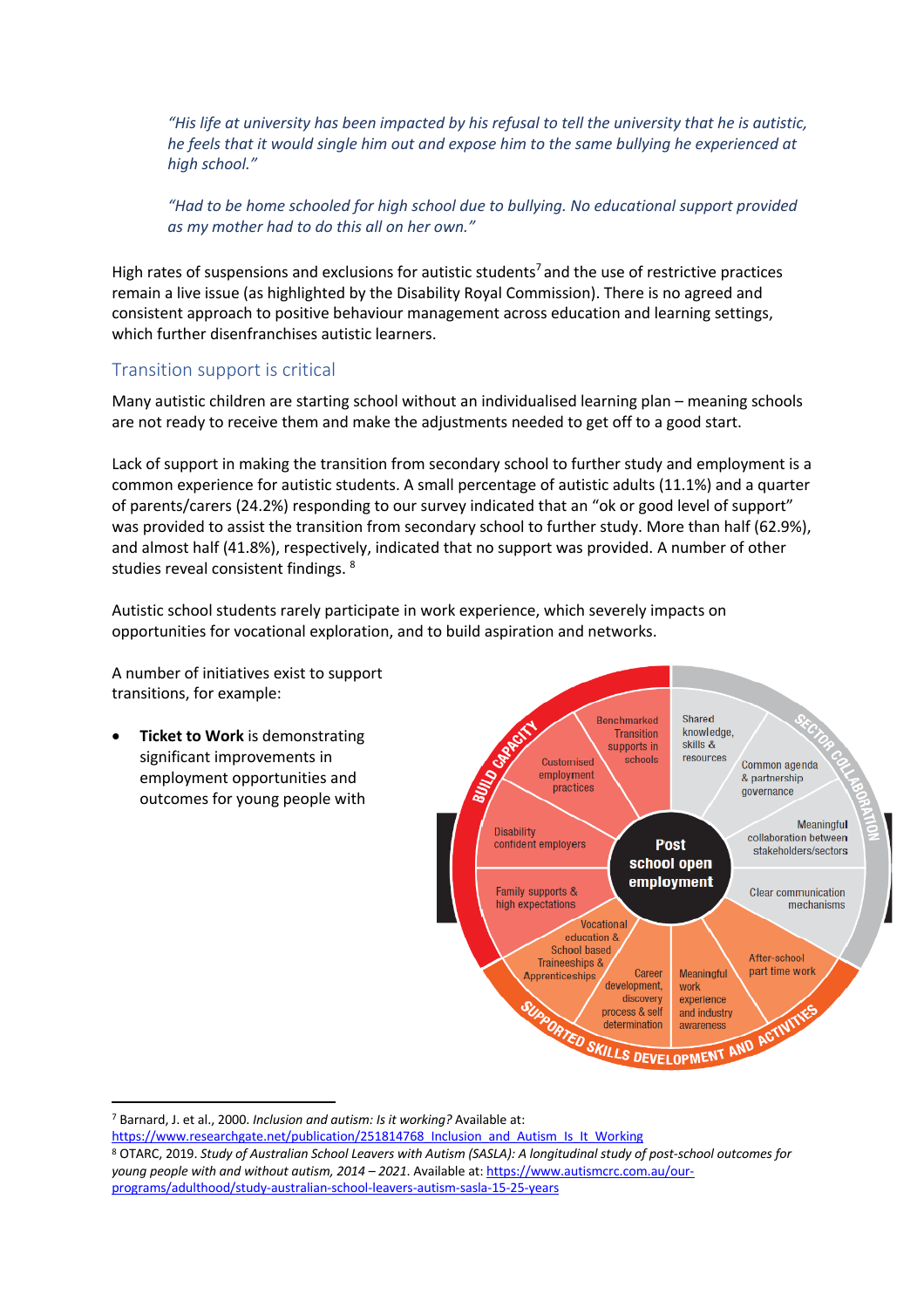disability, <sup>9</sup> including autistic young people. It provides a holistic approach (see adjacent diagram) including opportunities for work experience, vocational exploration and links to employers.

Reliance on a mix of philanthropic, corporate and state based grants means it has limited reach and long term sustainability

- **myWAY Employability app** has just been launched by Autism CRC (Aug 2020). This free app is designed for autistic young people (aged 14-30 years) and covers careers exploration matched to strengths and interests, career planning, further education and employment pathways. It includes practical resources around preparing for work experience and job applications.<sup>10</sup>
- The federally funded **School Leavers Employment Support** (SLES) program is available to those on NDIS Plans who are in their last year of school (and sometimes the following year). Shortcomings include its access commences too late in a student's school life, a lack of aspiration around student potential and prospects and narrow eligibility criteria.

The **Shergold Review into Senior Secondary Pathways** (currently being considered by the COAG Education Council) recommends that all senior secondary students with disability have access to work exploration in school and an individual post-school transition plan in place prior to leaving school.<sup>11</sup> The Alliance endorses this recommendation.

## The Disability Standards for Education need to be substantially overhauled

Discrimination against autistic students in the education system is a common experience. Research by Amaze found that many autistic students are denied enrolment in mainstream settings or have to move secondary schools due to a lack of support.<sup>12</sup> Likewise, over one-third of parents responding to our survey reported that they felt that their child had been discriminated against in school or when seeking to access an education.

The fact that autistic students are over-represented in special schools $^{13}$ , that numbers of students with disability in segregated settings are on the increase, <sup>14</sup> as is home schooling for children with special learning needs<sup>15</sup> speaks volumes about a system that ignores the needs and rights of autistic people.

*"Our son's school has completely left him out of every school camp, mainstream excursion and Aboriginal education experience."*

<sup>9</sup> Information about Ticket to Work is available at: https://tickettowork.org.au/

<sup>&</sup>lt;sup>10</sup> Information and links to resources are available at: mywayemployability.com.au

<sup>11</sup> COAG Education Council, 2020. *Looking To The Future, Report Of The Review Of Senior Secondary Pathways Into Work, Further Education and Training*. Available at: https://uploadstorage.blob.core.windows.net/public-assets/educationau/pathways/Final%20report%20-%2018%20June.pdf

<sup>12</sup> Jones S et al., 2017. *Experiences of Autistic People and their Families*. Centre for Health and Social Research, Australian Catholic University. Available at: https://www.amaze.org.au/wp-content/uploads/2019/06/Education-Community-Attitudes-and-Lived-Experiences-Research-Report\_FINAL.pdf

<sup>13</sup> Australian Bureau of Statistics, 2018. Autism in Australia. *Survey of Disability, Ageing and Carers, 2018*. Available at: https://www.abs.gov.au/AUSSTATS/abs@.nsf/Lookup/4430.0Main+Features102018. 14 Australian Institute of Health and Welfare, 2017. *Disability in Australia: Changes over time in inclusion and participation* 

*in education.* Available at: https://www.aihw.gov.au/getmedia/34f09557-0acf-4adf-837d-eada7b74d466/Education-20905.pdf.aspx

<sup>15</sup> NSW Education Standards Authority, 2020. *Home Schooling Data reports relating to 2019.* Available at: https://educationstandards.nsw.edu.au/wps/wcm/connect/426e1f11-5752-4c1c-bdcc-68b880c0e0b3/Home+Schooling+Data+relating+to+2018+for+publication+on+NESA+website.pdf?MOD=AJPERES&CVID=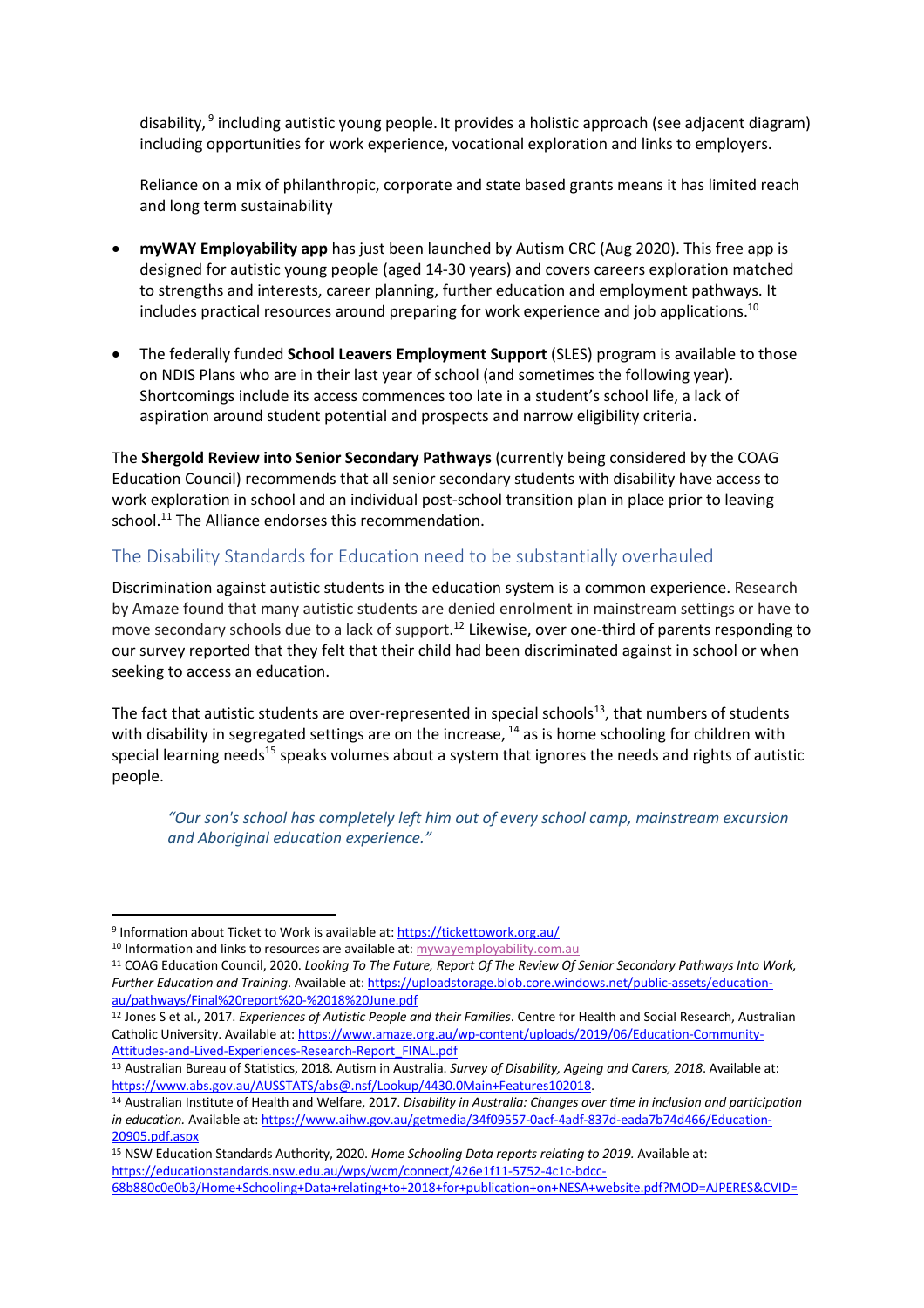A review of the Disability Standards for Education (DSE)<sup>16</sup> is currently underway. This work will run in parallel with the Senate Inquiry, and we hope the processes will be complementary.

Many of the shortcomings identified in the previous review of the DSE's (undertaken in 2015) remain outstanding. Key concerns include that the standards are viewed as aspirational, rather than a mandatory requirement; that they are difficult to enforce in practice; that individual breaches do not inform systemic change; and that the right to adjustments is constrained by the very significant caveat about these not impact other students or teachers. With a number of key inclusion indicators going backwards, the DSE's are not delivering.

The DSE's need to be substantially overhauled to positively reframe inclusive education as a right, strengthen protections and create accountabilities in the education system for progressively improving outcomes (e.g. improved school attainment, reduced suspensions and expulsions, elimination of restrictive practices). The National Consistent Collection of Data project creates opportunity for improved accountability around use of funding and the effectiveness of adjustments made.

## Much can be done to make education settings more inclusive for autistic students

Autistic students should have access to an education system that provides an inclusive culture and a multi-faceted, individualised, needs based approach to learning that is tailored to their strengths and unique learning styles. Our survey respondents reported the following as helpful in supporting them to engage with learning:

- Educators who understand autism
- Transitions support
- Access to mentoring
- Assistance with planning/managing the study workload
- Inclusive practices (e.g. chill out spaces, supporting needs for visual/aural input)
- Assistance in communicating with facilitators/peers
- Assistance with physical access to study spaces
- Having an Individualised Inclusion Plan and meeting with teaching staff to discuss the Plan
- Having a contact person for queries about enrolment and institutional processes
- Support with academic skills development
- Social support
- Assistance with accessing financial supports.

*"…it would have been extremely helpful to have a dedicated autism department on campus (and on all the campuses), where students could freely access face-to-face specific help, workshops, groups, peer mentoring and private support for their autism, which I feel would also help to lower the stigma…"*

Although not widespread, or at scale, there are some promising examples of inclusive practices. The DSE webpage captures exemplar case studies, some of which relate to autistic students in early learning, schools and post-secondary environments.<sup>17</sup> Common themes in these case studies are reflective of what our survey respondents identified as being helpful.

<sup>16</sup> Australian Government, Department of Education, Skills and Employment. *The Disability Standards for Education, 2005.*  Available at: https://www.education.gov.au/disability-standards-education-2005

<sup>17</sup> Case studies are available at: https://docs.education.gov.au/node/40601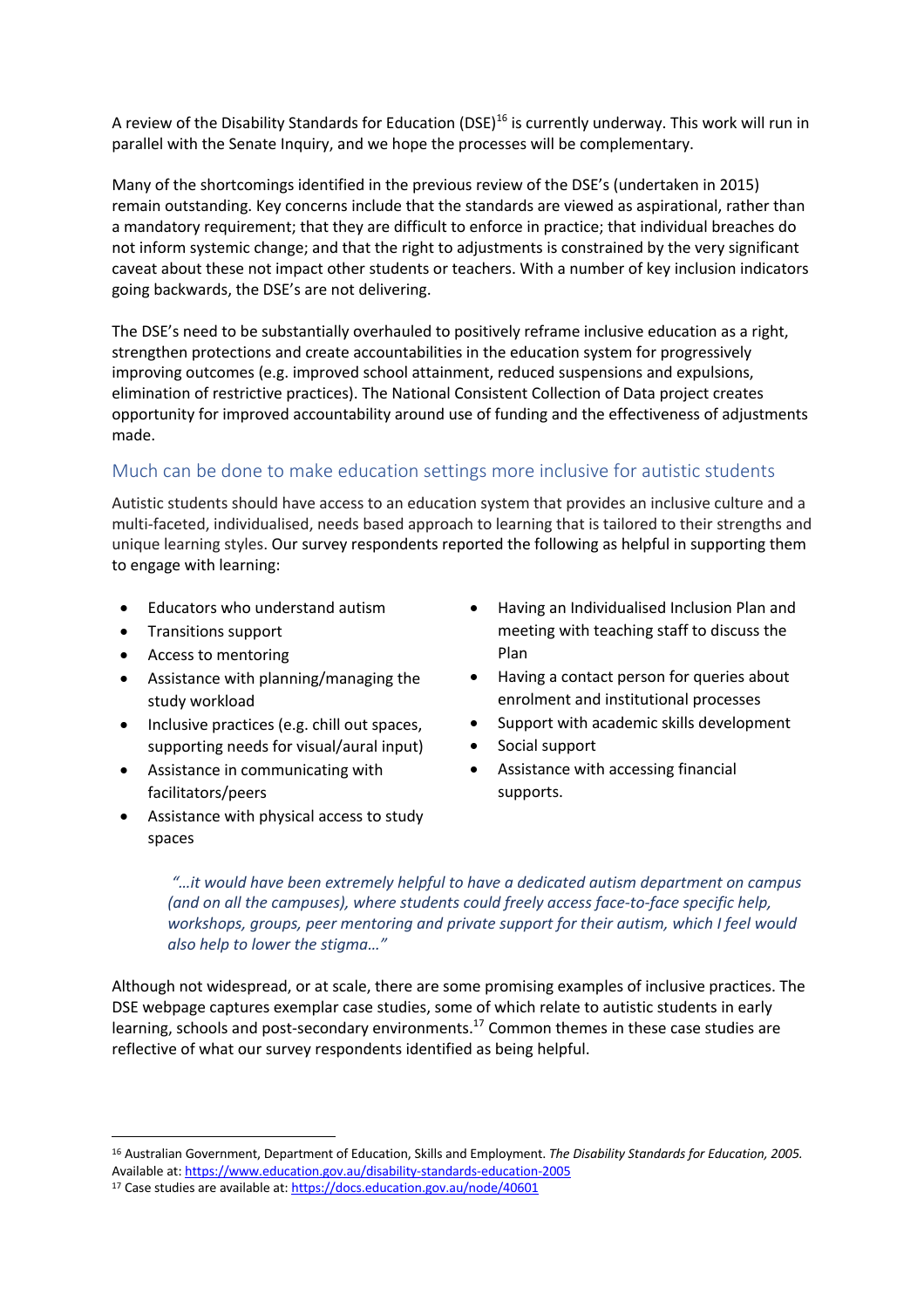A stand-out example (profiled below) that we suggest exploringis the Australian Catholic University's Autism Inclusion Program.

## **Australian Catholic University – helping autistic students reach their potential**

ACU launched the Autism Inclusion Program on its Melbourne and Ballarat campuses in 2020. The Program will be rolled out across all campuses in 2021. This comprehensive offer seeks to both work individually with students through academic, social and wellbeing supports while also addressing structural barriers to inclusion. The Program is designed to be embedded in the activities of the university, with strong cross-unit collaboration. Core elements include:

- Access to comprehensive information for (prospective) autistic students
- Working with schools to support transition (including presentations at Future Students events)
- Peer mentoring program, including ongoing PD for mentors
- Academic skills workshops
- Education Inclusion Plans
- Professional Development for teaching and administrative staff
- Resource library
- Environmental audits and adjustments
- Low-sensory room on campus (Melbourne room being refurbished, Ballarat room identified for refurbishment)
- Sensory maps (being developed by OT placement students)
- Social events (initially online due to Covid)
- Webpage: https://www.acu.edu.au/student-life/student-services/autism-at-acu
- Student portal page: https://www.studentportal.acu.edu.au/acuinfo/ss/autism-at-acu

Development and implementation of the program is being led by autistic staff and students. The Program's Steering Committee includes representatives of key ACU portfolios. An Advisory Group includes current and former autistic students and academics from ACU and other universities.

### **Recommendations: Education & Training**

- 1. Overhaul the National Disability Standards to positively reframe inclusive education as a right, strengthen protections, and create accountabilities in the education system for progressively improve key inclusion metrics.
- 2. Expand targeted measures to increase participation of autistic children in early learning programs.
- 3. Upscale professional development on autism for educators, education support staff and leaders in early learning, schools and post-secondary settings. Investigate embedding requirements to undertake autism training in educator standards and registration processes.
- 4. Increase accountability and transparency around how disability funding is used and the outcomes of students receiving it.
- 5. Improve transitional support for young autistic people to explore and navigate vocational options. Implement the recommendation from the Shergold Review into Senior Secondary Pathways that all senior secondary students with disability have access to work experience and have an individual post-school transition plan in place prior to leaving school.
- 6. Incentivise programs and strategies by vocational and higher education providers to bridge the gap for autistic people in receiving post-school qualification. Set targets for autistic people to take up opportunities – such as free TAFE and the new JobTrainer initiative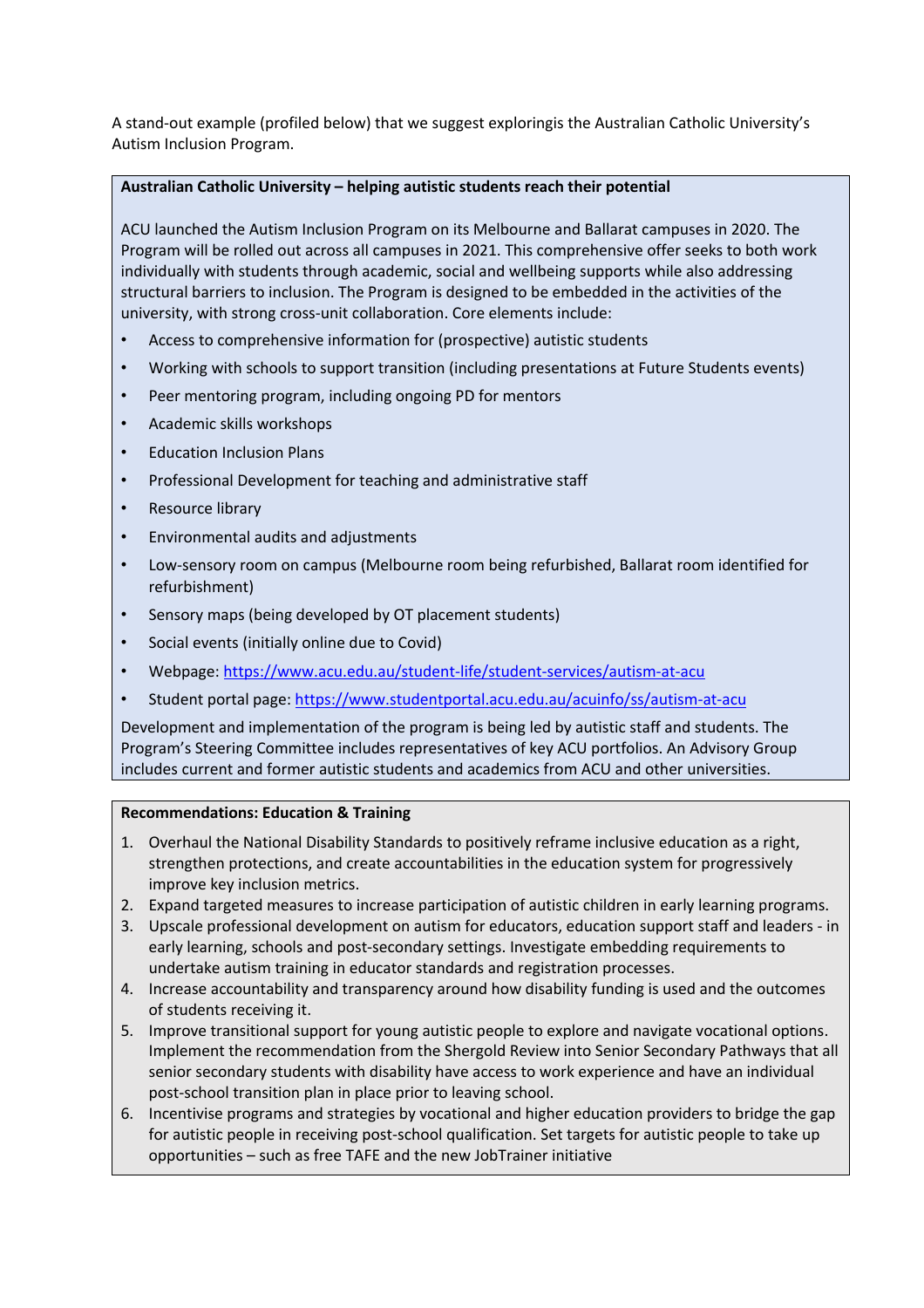## Lifting employment outcomes for autistic people must be a priority

## Autistic people want to work and have much to offer

Autistic people aspire to work. Of our survey respondents who are not in paid employment, well over half indicated they would like to be employed.

There is strong evidence that autistic people can bring great strengths and capabilities to the workforce, and make skilful, reliable and loyal employees. Indeed, there is a sound business case for neuro-diverse workplaces, which can deliver competitive-advantages including productivity gains, quality improvement, boosts in innovative capabilities, increases in employee engagement and reputational enhancement.18

More than ever, Australia needs to unleash its latent under-utilised potential to drive and sustain economic and social recovery. There is high aspiration and huge untapped talent in the autistic community. If harnessed, it will contribute to strengthening Australia's recovery, productive capacity and community resilience.

## Employment outcomes for autistic people are inexcusably poor

The most recent ABS statistics on autistic employment are from 2018. Despite Australia's strong economic growth at that time, unemployment among autistic people was a staggering 34.1% - more than three times the rate for all people with disability and almost eight times the rate of people without disability at the time.<sup>19</sup>

This will almost certainly be worse in the current environment.

Labour force participation among autistic people was just 38%, well short of all people with disability (53.4%) and less than half that of people without disability (84.1%). The employment rate was very low at 27.3%.

Under-employment and under-utilisation of skills is widespread, and many autistic people work in Australian Disability Enterprises.

*"Working in a disability enterprise has been ok. He has the supports and some understanding of his autism. However it is repetitive work with little stimulation and I know he is capable of so much more if we could find the right environment. Also, the system of a disability enterprise is very unfair monetarily…they only pay the employees \$3-4 per hour."*

## Poor employment outcomes negatively impact other areas of life

Employment status has been shown to significantly impact mental health, wellbeing, economic security, social and community connections. The employment status of parents can also impact the development and educational attainment of children.

<sup>18</sup> Harvard Business Review, 2017. *Neurodiversity as a Competitive Advantage.* Available at: https://hbr.org/2017/05/neurodiversity-as-a-competitive-advantage

<sup>19</sup> Australian Bureau of Statistics, 2018. *4430.0 Disability, Ageing and Carers, Australia: Summary of Findings 2018.* Available at:

https://www.abs.gov.au/ausstats/abs@.nsf/Latestproducts/4430.0Main%20Features102018?opendocument&tabname=S ummary&prodno=4430.0&issue=2018&num=&view=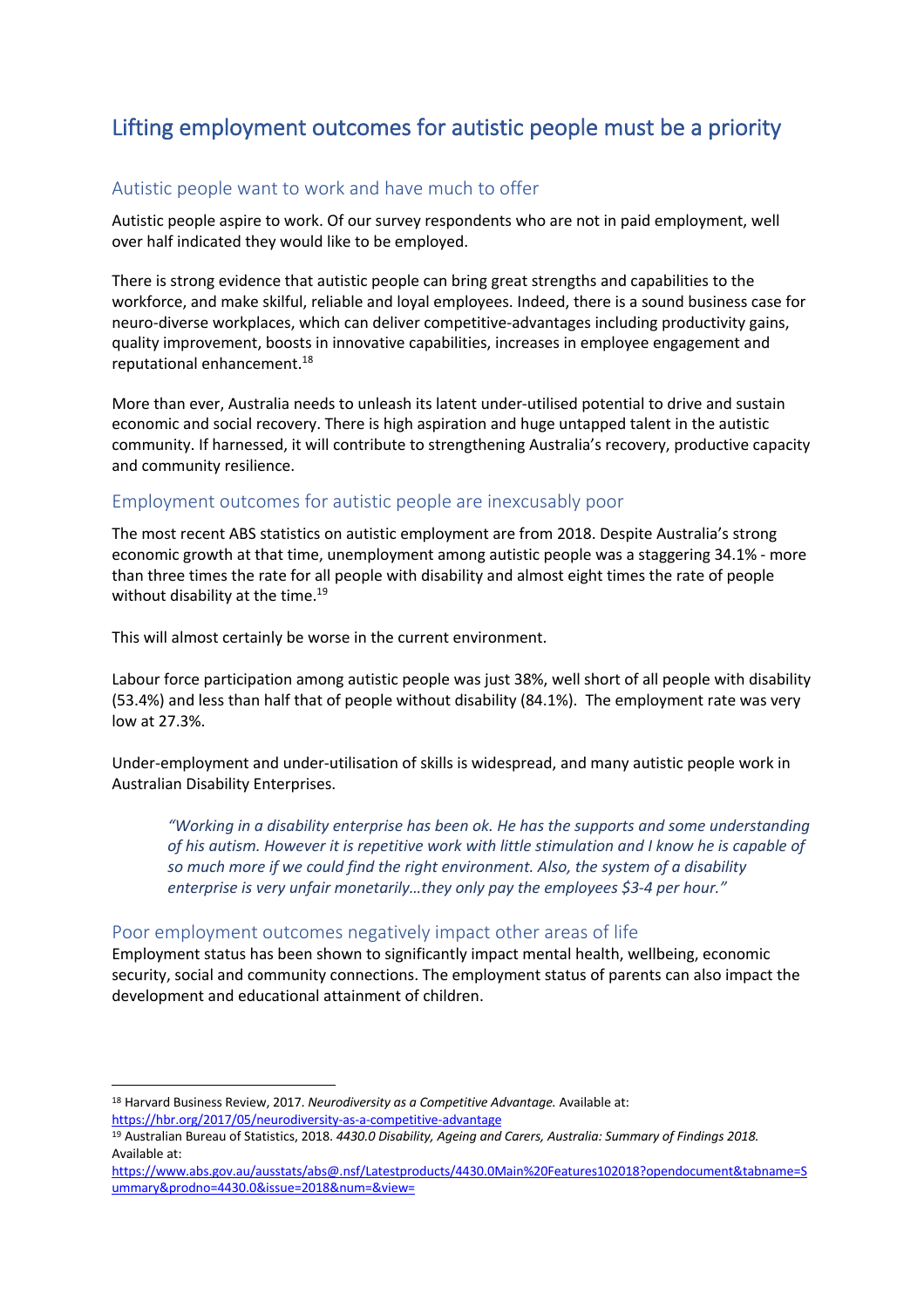## Autistic people face a range of barriers to employment

Our working age survey respondents not in paid employment reported the following reasons

| Main reasons for not having a paid job                                                                                  | Autistic adult<br>$[n=350]*$ |               | Parent/carer of autistic<br>adult [n=268]* |      |
|-------------------------------------------------------------------------------------------------------------------------|------------------------------|---------------|--------------------------------------------|------|
|                                                                                                                         | n                            | $\frac{9}{6}$ | n                                          | $\%$ |
| Lack of understanding of autism from potential<br>employers                                                             | 133                          | 38.0          | 109                                        | 40.7 |
| Lack of support available to find a job (e.g. lack of<br>knowledge about what jobs are available or how<br>to get them) | 117                          | 33.4          | 102                                        | 38.1 |
| Lack of support available to help me get to and<br>support me in a job                                                  | 108                          | 30.9          | 102                                        | 38.1 |
| Unable to attend or perform well in interviews<br>due to my autism/anxiety                                              | 125                          | 35.7          | 115                                        | 42.9 |
| Don't know what I/they would like to do                                                                                 | 67                           | 19.1          | 68                                         | 25.4 |
| Can't find the right job                                                                                                | 94                           | 26.9          | 81                                         | 30.2 |
| Difficulty preparing a job application / job<br>applications have not been successful                                   | 100                          | 28.6          | 60                                         | 22.4 |
| Illness / poor health prevents me / them from<br>seeking employment                                                     | 123                          | 35.1          | 60                                         | 22.4 |
| Not interested in working                                                                                               | 18                           | 5.1           | 19                                         | 7.1  |
| Other (SPECIFY)                                                                                                         | 161                          | 46.0          | 107                                        | 39.9 |
| None (EXCLUSIVE)                                                                                                        | $\overline{\mathcal{L}}$     | 0.6           | $\Omega$                                   | 0.0  |
| Unsure (EXCLUSIVE)                                                                                                      | 2                            | 0.6           | 7                                          | 2.6  |
| Prefer not to say (EXCLUSIVE)                                                                                           | 4                            | 1.1           | $\mathbf{1}$                               | 0.4  |

Autistic people currently encounter a range of barriers when seeking to enter and remain in the workforce. Key barriers include:

Relatively low educational attainment rates and poor translation of qualifications into employment

The vast majority of jobs growth is in occupations that require post-school qualifications (either VET or higher education).<sup>20</sup> Yet too many autistic people are not attaining the education and qualifications needed to support economic participation.21

But for those who do complete further or higher education, many are not achieving the employment outcomes that would usually flow from their qualification. Research by Aspect found a third of autistic people with Batchelor's degrees are unemployed – which represents significant productive capacity that is going unutilised.22

### Negative perceptions about autistic people by employers

Persistent misbeliefs and common myths stymie the efforts of autistic job seekers, with many employers believing autistic people will be less capable, or that it will be burdensome or costly to

<sup>20</sup> Australian Government, 2018. *Australian Jobs Report.* Available at: https://australianjobs.employment.gov.au/jobs-andtraining/education-and-employment

 $21$  Ibid

<sup>22</sup> Autism Spectrum Australia, 2013. *We Belong: The experiences, aspirations and needs of adults with Asperger's disorder and high functioning autism.* Available at:

https://www.autismspectrum.org.au/uploads/documents/Research/Autism\_Spectrum\_WE\_BELONG\_Research\_Report-FINAL\_LR\_R.pdf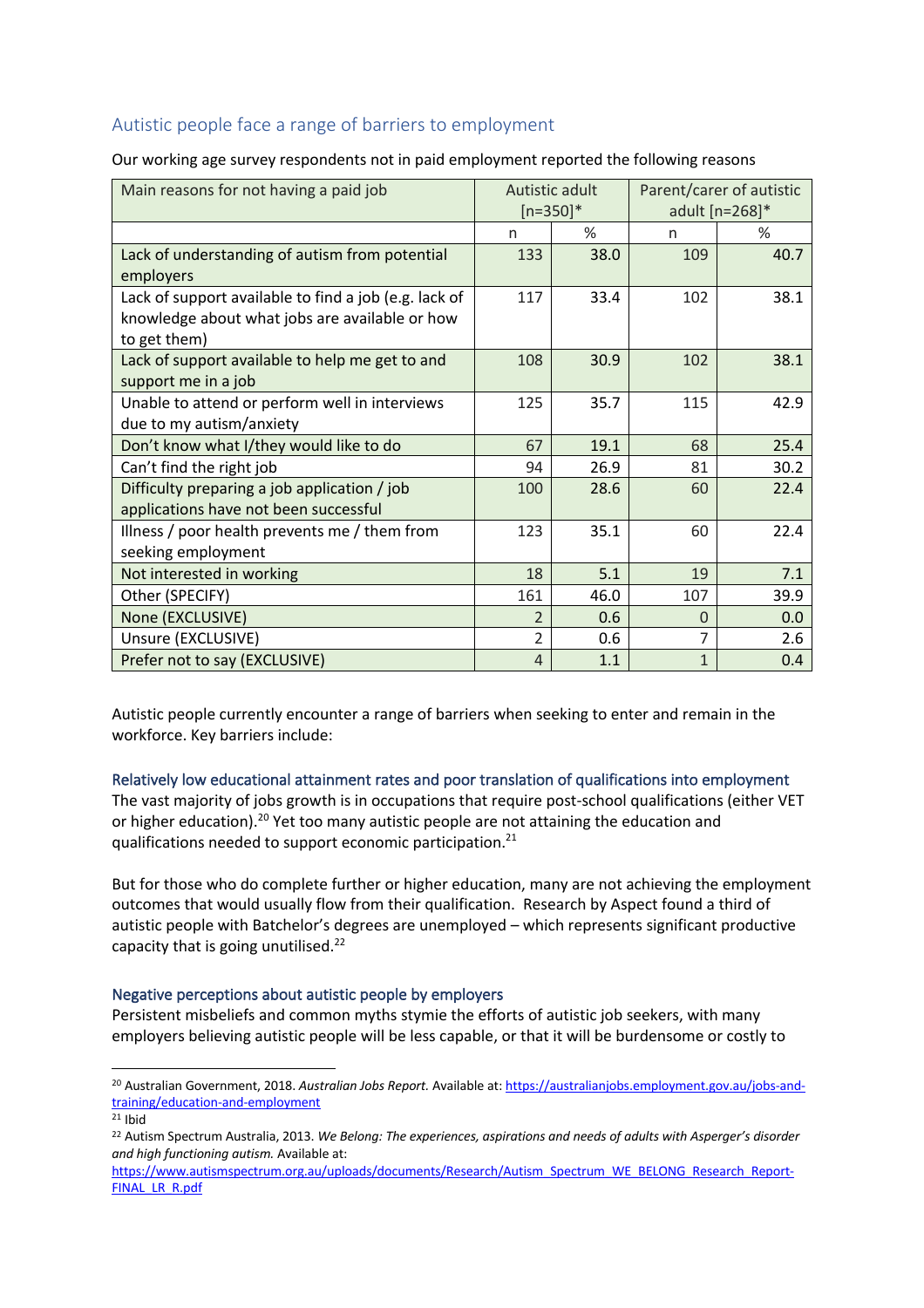provide any required assistance, modifications or adjustments. Of our autistic adult survey respondents who were currently or previously employed, less than a third (30.4%) had told their employer that they are autistic. The most common reasons for not disclosure were concerns that they would be judged negatively and/or lose the job or have their hours reduced.

*"I am an intelligent, articulate, pedantic, passionate person. Yet, not a single employer would give me a chance. Not in my teens, not my 20s and not my 30s. I gave up. Taking a chance on any person who appears to have the drive and ability to do a job should be enough, despite their obstacles (and if anything the fact they are striving to overcome and deal with their obstacles and have been for decades, should demonstrate the gusto of the person, which is always overlooked)."*

#### Lack of employment services tailored to the needs of autistic jobseekers

Autistic jobseekers are generally not faring well through the Disability Employment Services and Jobactive programs. DES have no requirements for training their staff in autism and achieve low rates of successful work placements for autistic jobseekers.<sup>23</sup>

Our survey results showed high proportions of autistic people without work identified a lack of available help to find and keep a job.

*"Disappointed in understanding and inconsistency of disability support agencies. High turnover of staff, not enough time support given. Not enough choice in agencies. Some won't even get back to you after several attempts to contact them. Feel like they're in it for the funding not the promises they advertise."*

*"Employment agencies need to be better equipped to understand people with autism."*

While there are some promising small-scale bespoke initiatives – such as DXC Dandelion, Xceptional, Specialisterne's programs with a handful of public sector agencies and private employers (e.g. IBM, Westpac) – these are of micro scale and are few and far between.

#### Recruitment processes that effectively eliminate autistic candidates

Recruitment processes are one of the largest barriers to employment. Difficulties with job application processes, including performing well in interviews was a common issue for our survey respondents seeking work.

*"Writing my CV, answering the selection criteria and the interview. My brain especially doesn't function well in interview situations - my mind goes blank, I can't remember how to say some things, I stumble over my words and sometimes stutter, I don't know where to look… I have difficulty interpreting their questions and figuring out what they're looking for in an answer … I have difficulty not stimming during interviews and have to have great control over my face to not indicate all the turmoil and confusion going on inside my head."*

Barriers to employment leave many autistic people with substantial gaps in their CV's, which in turn makes it harder to get shortlisted for a job.

#### Lack of flexibility in workplaces to make adjustments to support autistic employees.

Of our autistic adult survey respondents who had disclosed their diagnosis to their employer, the most common response to the question of what adjustments had been made was none (31.8%).

<sup>23</sup> Australian Government, 2017. *Disability employment services – Outcome rates by disability type*. Available at: https://lmip.gov.au/default.aspx?LMIP/Downloads/DisabilityEmploymentServicesData/DESOutcomeRatesbyDisabilityType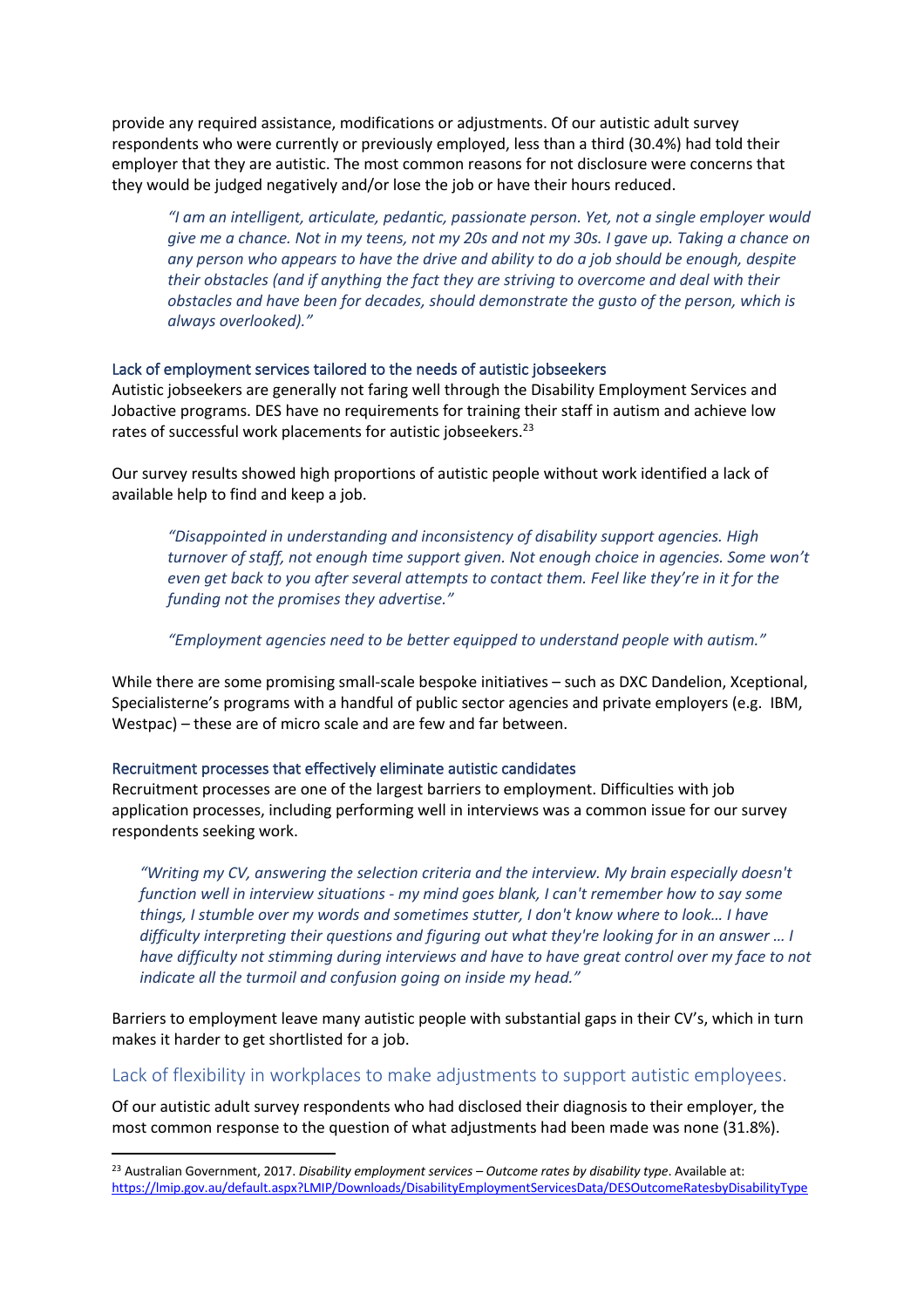Less than one in ten reported that adjustments had been made to the sensory environment, and fewer still reported information had been provided to others in the workplace on how to support them at work. More common adjustments included flexible hours, providing a set work routine, avoiding changes and adapting communication methods to match preferences.

*"All kinds of 'normal' stuff is MUCH harder when you have sensory processing issues, for me an open plan office with fluro lights is like trying to work in a disco. A desk that is also near the lunchroom has actually brought me to panicky tears just from the noise. "Team building" activities often directly make you feel more isolated and different and are often even more anxiety producing."*

*"I wish the mantra 'bring your whole self to work' applied to us. We're welcome as long as we act like everyone else."* 

#### Real gains are possible in autistic employment

Common themes identified in research and reinforced by our survey around what helps autistic people to secure and sustain work include:

- Tailored pre-employment and in-work support
- Access to volunteer and work experience opportunities
- More support from employment agencies including writing CVs (and where necessary postplacement support)
- Autism friendly recruitment processes including clarity of role and adjustments to the application process
- Employers to have a better understanding of autism
- A commitment to inclusive employment practices
- Training and empathy of employers and co-workers
- A mentor, support person or advocate within the workplace
- Better understanding of sensory issues and sensory accommodation
- Flexibility with participation in work social event
- Proper enforcement of anti-discrimination laws.

## Autistic people need to benefit from initiatives aimed at increasing employment for people with disability

There are a number of promising initiatives being driven by Australian governments to support employment of people with disability. However, given autistic people fare so poorly in employment vis-à-vis people with disability more generally, there is considerable risk that, without targeted measures, autistic people will not share equitably in the benefits of these initiatives.

### NDIS Participants Employment Strategy:

The NDIS Participants Employment Strategy includes targets to increase the proportion of NDIS participants in paid employment (from 24% to 30% by 2025) and incrementally increase the proportion of participants with training and employment goals.

Critically, the Strategy commits to developing and delivering a specific response to employment challenges for autistic participants (along with other cohorts experiencing poor employment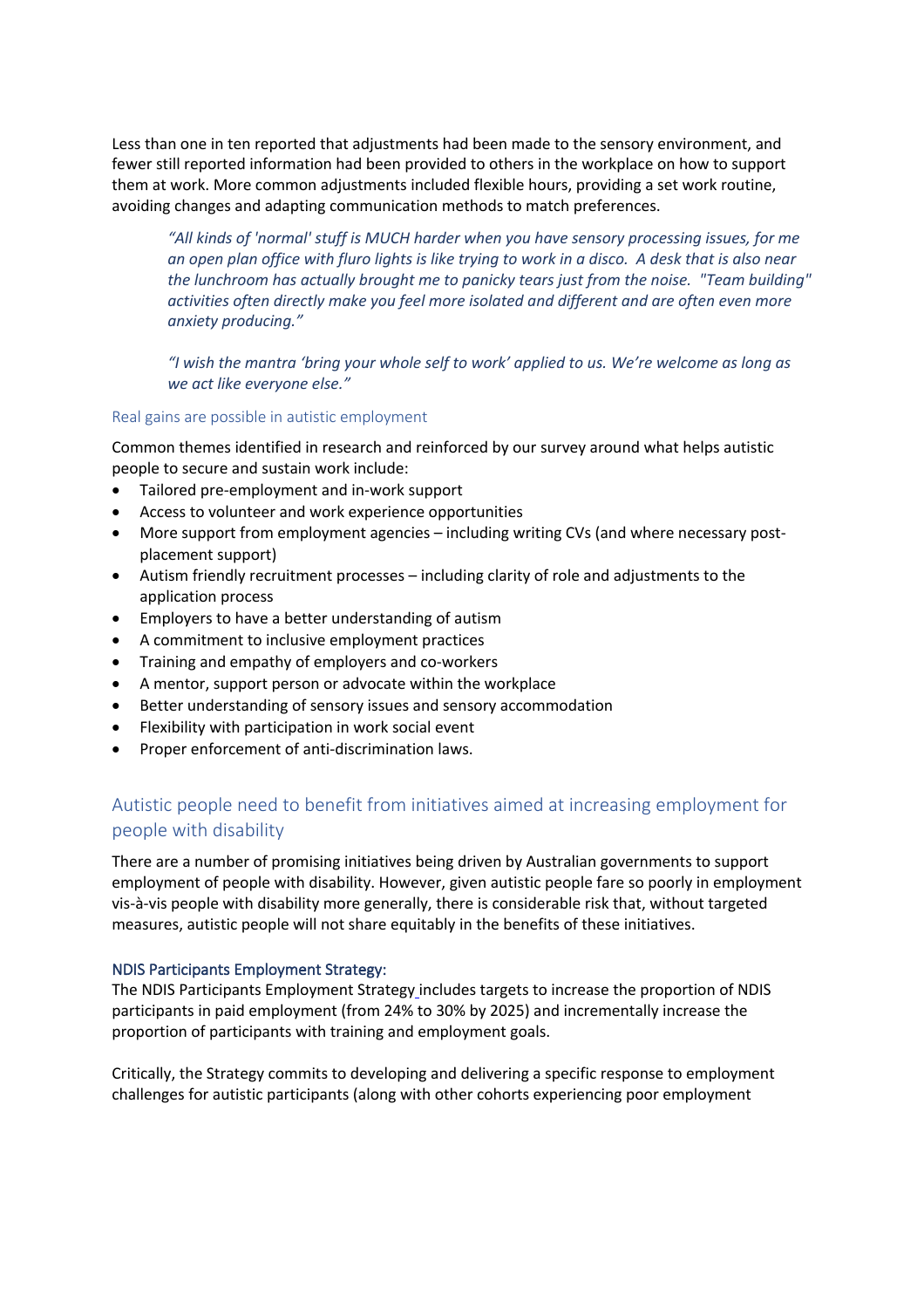outcomes) and to publish annual employment results including data split by industry, disability type and age.  $24$ 

The Information, Linkages and Capacity Building (ILC) Investment Strategy includes an economic participation strand which can support employment connections, employer inclusiveness and selfemployment. It is critical some of this funding is directed to autism specific initiatives, and that there is transparency in its allocation.

Additionally, the NDIA and Partners in the Community are required to employ a quota of people with disability in their workforce.

#### Public sector disability employment targets:

Public sector disability employment targets have recently been introduced in some states (e.g. Victoria has a target of 6% by 2020 rising to 12% by 2025),<sup>25</sup> and nationally (7% employment target for people with disability across the Australian Public Service by 2025) will open up new opportunities. Targeted measures are needed to ensure autistic jobseekers are well placed to take up and successfully sustain these opportunities.

There are a handful of small public sector autism employment programs – such as the RISE program in the Victorian Department of Health & Human Services (profiled below) – which can inform broader autism accessible employment approaches across Australia's public sectors.

#### **RISE – a win-win for autistic recruits and the Victorian Government**

In 2017, the Victorian Department of Health and Human Services (DHHS) launched the RISE program. It created career opportunities for autistic people in records management.

Initially designed with Specialisterne, the program includes pre-selection and training and assessment programs to prepare recruits for the job; training for managers and co-workers; inwork and career development support. DHHS has recently taken the lead in recruitment on boarding and ongoing support of RISE participants. There is no interview process. Instead, potential recruits can take part in a discovery day and a paid two-week internship. For those that find the work a good fit, a four-week paid assessment period follows before a formal offer of employment. La Trobe University's pilot study provides a detailed account of the model.<sup>26</sup> The program has won a Tech Diversity award.

Preliminary assessments indicate RISE team has a lower error rate in data entry than the industry standard.

To date, RISE has been a success, with 20 recruits across successive intakes. There has been high retention, with most remaining in their roles. Some have been seconded into roles elsewhere in the VPS, including through a purpose-built opportunity to try working with the Department of Environment, Land, Water and Planning in digital mapping. There are moves to replicate the RISE model in other Departments.

<sup>24</sup> NDIA, 2019. *NDIS Participant Employment Strategy*. Available at: https://www.ndis.gov.au/aboutus/strategies/participant-employment-strategy

<sup>25</sup> Victorian Government, 2018. *Victorian Public Sector Disability Employment Action Plan 2018-2025.* Available at: https://vpsc.vic.gov.au/wp-content/uploads/2018/10/Getting-to-work.pdf

<sup>26</sup> Olga Tennison Autism Research Centre, 2019. *The Rise@DHHS autism hiring program: Examining the impact on the individual and their workplace.* Available at: http://otarc.blogs.latrobe.edu.au/wp-content/uploads/2019/02/Rise@DHHS-Autism-Employment-Industry-Report-by-La-Trobe-Uni-2019-1.pdf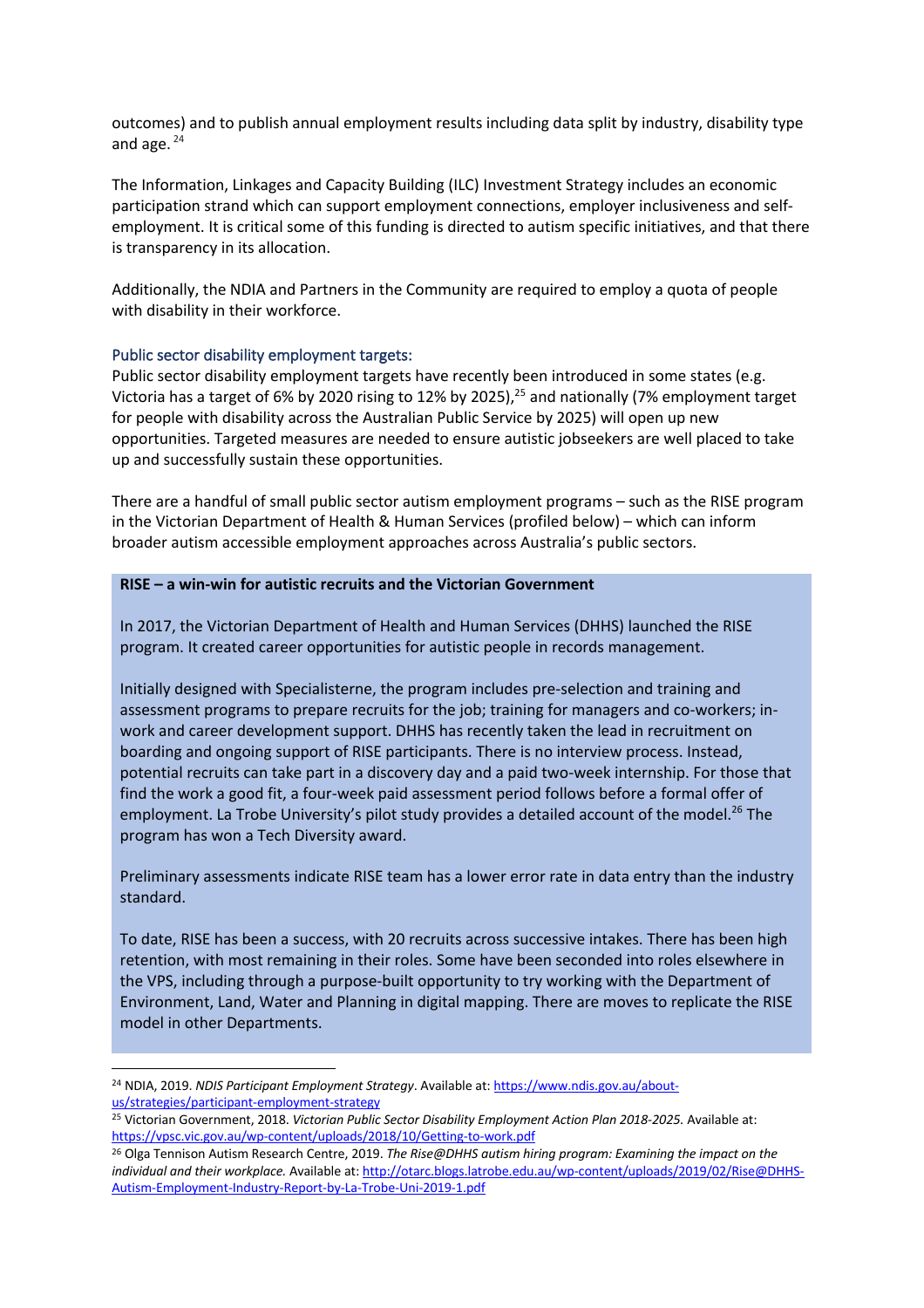DHHS are also initiating a stream for autistic trainees through the Youth Employment Scheme (YES) scheme to create a pathway for autistic young people.

#### Social procurement measures:

A number of state governments have introduced social procurement measures that require generation of employment opportunities for marginalised jobseekers by contractors delivering publically funded projects of significant scale. Purchasing arrangement that preference social enterprises – including those hiring people with disability – have also been introduced in some jurisdictions.

Other than the Indigenous Opportunity Policy, the Australian Government has no social procurement measures to ensure marginalised jobseekers enjoy opportunities flowing from government purchasing and contracts with external providers.

#### National Disability Employment Strategy:

We welcome work underway in DSS to develop a National Disability Employment Strategy. The relatively poor outcomes for autistic people demand the need for an autism focussed response within this Strategy.

## Bold new employment measures for autistic people are needed to ensure employment outcomes do not go backwards in the pandemic

The Federal Government allocated \$2million (over 3 years 2019-2022) to autism specific employment initiatives to implement its 2019 election commitment. Some of this funding has gone to Specialisterne<sup>27</sup> to train and support businesses and recruitment agencies to become autismcompetent; and some is supporting continuation of the successful IT focussed DXC Dandelion Program.<sup>28</sup>

While this funding is welcome, the scale is insufficient to markedly shift the dial on employment outcome for autistic people. Upskilling Disability Employment Service providers in how to better meet the needs of autistic job seekers is pivotal to achieving outcomes at scale. LaTrobe University are undertaking a trial on this (with NDIS ILC funding).

In the COVID and pandemic recovery economy, with high unemployment across the board, those with existing labour market disadvantage will fare worst. Without bold measures, Australia's appalling employment outcomes for autistic people will get worse.

Job creation schemes with very deep subsidies are anticipated to be a feature of the recovery landscape. A large scale autism employment program – preferencing employers with inclusive practices – ought to be included as an element of this.

## An autism employment summit is a potential means of engaging employers with autistic workers and job seekers

As Australia grapples with how to create jobs and get people into work following the pandemic, it is timely to identify tangible measures to ensure autistic jobseekers are not left further behind.

The Alliance recommends supporting a National Autism Employment Summit in early 2021. Building on previous Autism at Work events, it could bring together a broader range of stakeholders with the

<sup>&</sup>lt;sup>27</sup> Media release from Sen. The Hon Ann Ruston, available at: https://ministers.dss.gov.au/media-releases/5891

<sup>&</sup>lt;sup>28</sup> Additional information available here: https://www.dxc.technology/au/ahp/142235-the\_dxc\_dandelion\_program